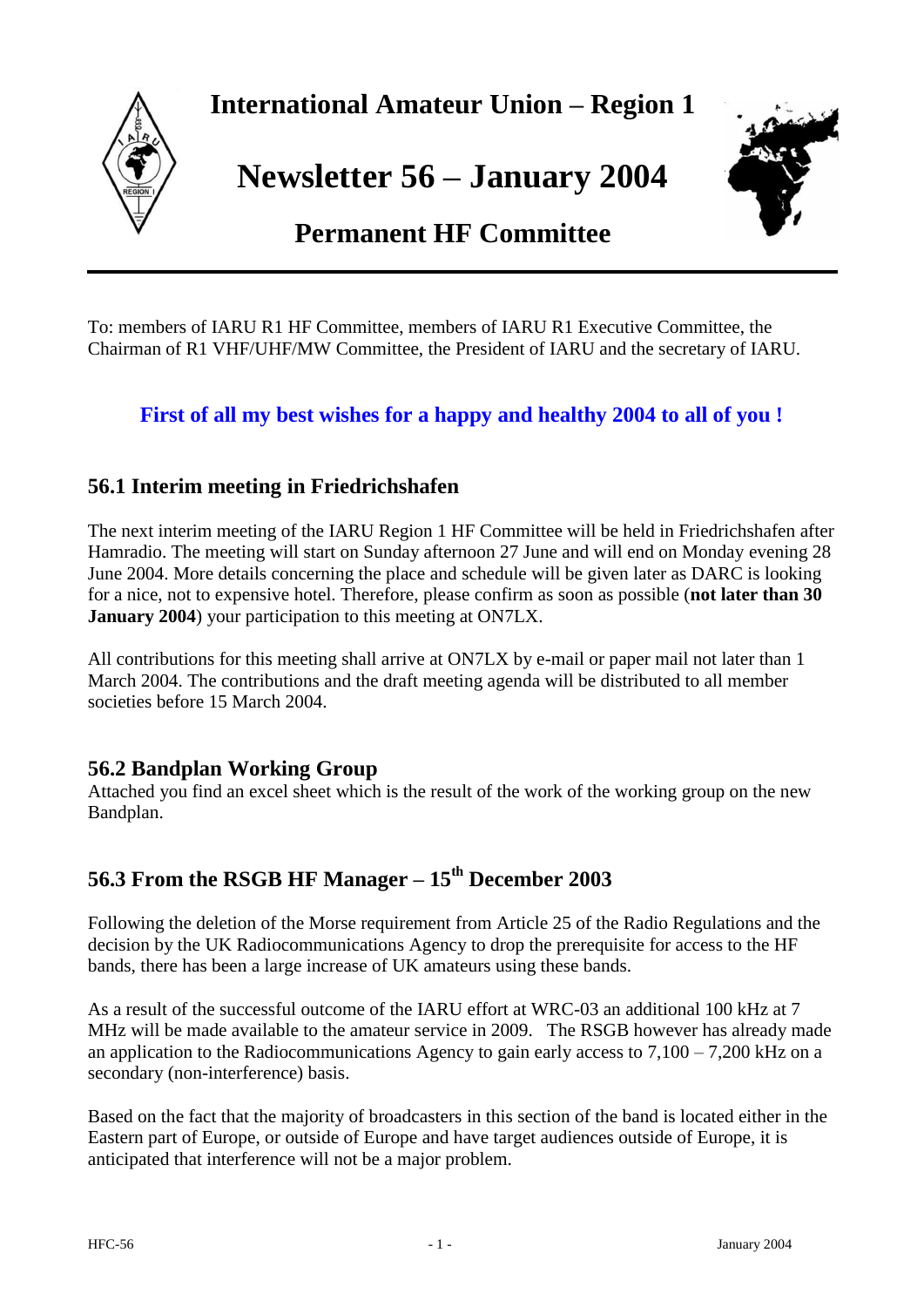Initial progress through the Radiocommunications Agency has been good but the work carried out by this agency will be taken over by the new OFCOM (Office of Communications) on the  $29<sup>th</sup>$ December 2003. This means that some delay may be encountered before any decision is made. Realistically it is anticipated that we could be looking well into 2004 before this happens.

In the meantime we look to our sister Societies in Region 1 and especially those within CEPT to talk to their administrations and apply for early access using similar arguments. Those Societies already considering this are invited to liase with the RSGB, through the Region 1 HF Manager, to establish common ground and where possible a common date for access to this valuable block of frequencies. A minimum of two other National Societies is required to progress this further.

73, Colin J. Thomas, G3PSM HF Manager & Spectrum Forum Chairman

### **56.4 New 40 m bandplan in Croatia**

According to the document "Regulatons on amateur radio communicatons", Croatian Ministry of transportation, maritime affairs and telecommunications have released new 40m band plan for radio amateurs (together with 70 MHz and 3400 MHz). The new Regulations will be effective on 26th December 2003.

The rules for 40m band are as follows:

Frequency:=20

7.000 - 7.100 MHz , State Pex 7.100 - 7.200 MHz , State S Power: 1000 PEP

Bandplaning: According to the IARU R1 Bandplan

## **56.5 News from the societies**

E-mail reaction on the article on freebanding from SARL:

I cannot speak on behalf of all the Councillors of the South African Radio League, but from a personal point of view, and being on Council, I deplore the way in which Amateur Radio equipment is being used and promoted to foster the use of dedicated amateur bands for those who do not conform to the norm of doing it the right way.

By condoning the use of Freebanding, the very existence and camaraderie among long standing amateurs, is being compromised and abused.

Kind regards

Francois Botha ZS6BUU Councillor responsible for HAMNET (The Emergency Communications network of the SARL), the QSL Bureau, Minute Secretary and Office Manager of the SARL Offices in Johannesburg.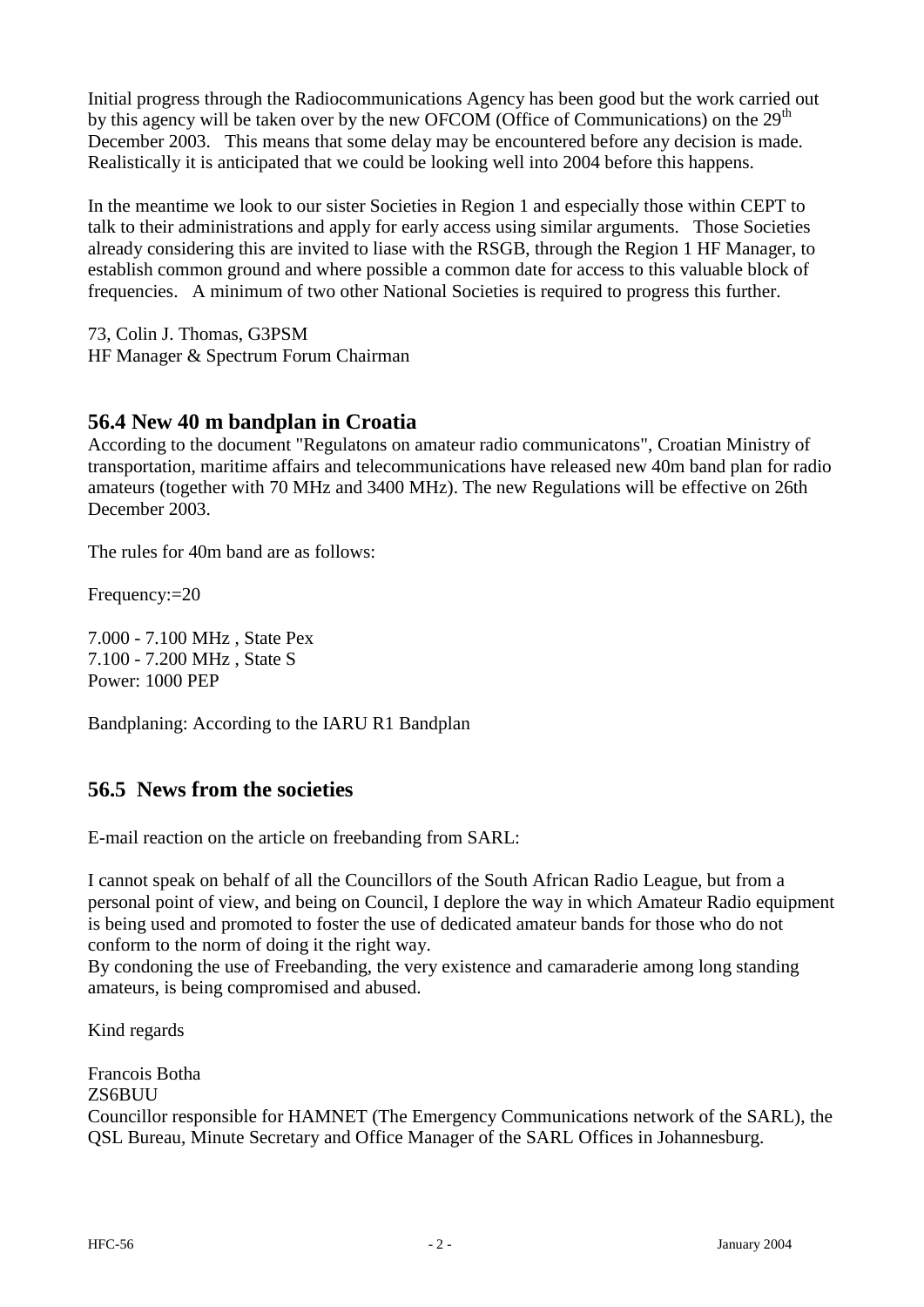New HF Manager in Malta:

9H1SP PAUL SPITERI Adres: " Wildeacre", Depiro Gourgion street, Lija. Malta G.C. E-mail: [9h1sp@mdxc.org](mailto:9h1sp@mdxc.org) or pol235@global.net.mt

New HF Manager in Luxembourg: LX1DB E-mail: lx1dbREMOVETHIS@rlx.lu

Best 73 de Carine Ramon - ON7LX

Chairman Permanent HF Committee. Bruggesteenweg 77 – B-8755 Ruiselede – Belgium. Tel: +32.51.686225 GSM: +32.478.420180 Email: carine.ramon@pandora.be